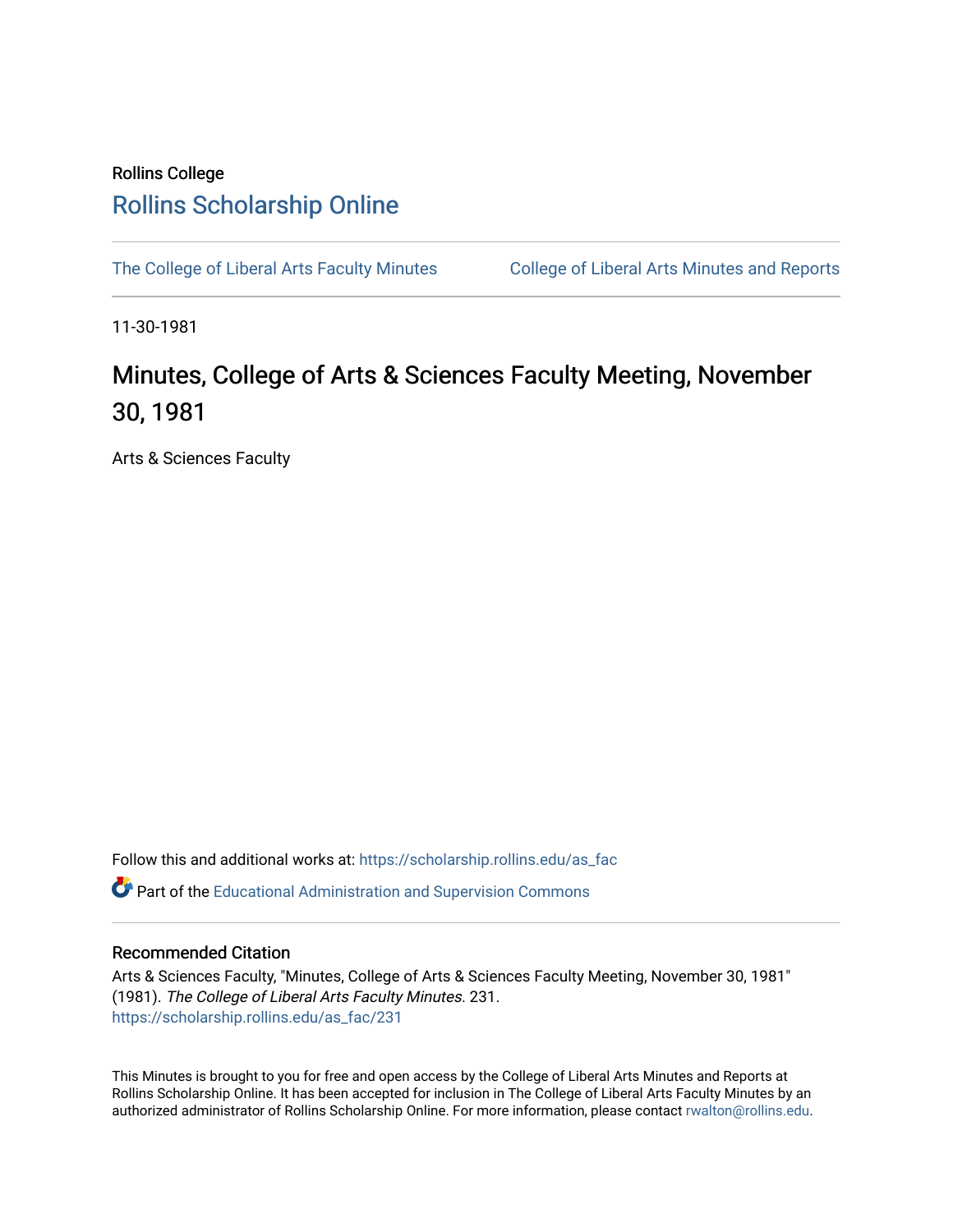From Robert Marcus, Provost  $\sqrt{V}$ 

To All Faculty and Affected Students

**Copies To** 

Subject cancellat:ion of Classes and Special Faculty Meeting, November 30, 1981

Upon reccmrendation of the Council on Administration and Budgets, I am taking the extraordinary step of cancelling classes other than laboratories scheduled for Monday, November 30, 1981, the day after the Thanksgiving break, in order to allow tine for a lengthy faculty meeting to consider for approval the multiple faculty governance documents that must be approved to establish the new governance system. Administrative and academic offices will remain open. We hope to complete the faculty's business by 2 p.m. However, if we must continue,only laboratories will meet between 2 and 4 p.m. Courses meeting at 4 p.m. or later will be held. We are making this announcement as early as possible to allow faculty and students to adjust schedules accordingly.

This is a critical meeting. In addition to considering governance documents for the Rollins faculty, for the Crummer School, for the School of Education and Human Development, and for the College, we must also discuss new programs in continuing education for Fall 1982--an issue which must be resolved before the 1982-83 budget can be developed. Coffee and doughnuts will be served early in the morning in the Crummer lobby and lunch will be provided. I urge all faculty members to attend.

Fac. M+gs 11/30/81<br>and 12/3/81<br>and 12/3/81 nribed

**MEMORANDUM** ROLLINS COLLEGE